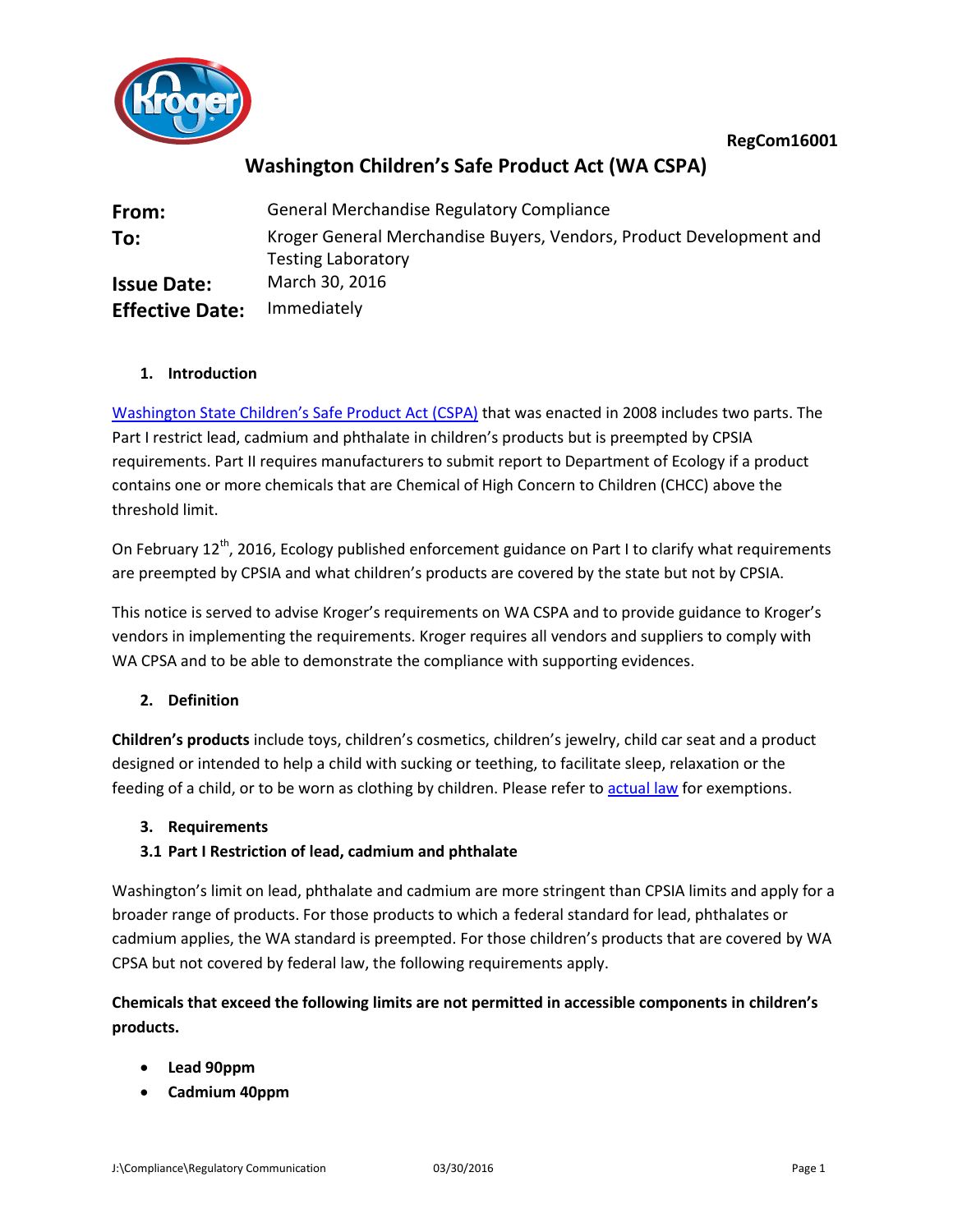**RegCom16001**



- **6 Phthalates in combination at 1000 ppm** 
	- o **di-(2-ethylhexyl) phthalate (DEHP), dibutyl phthalate (DBP), benzyl butyl phthalate (BBP), diisonoyl phthalate (DINP), diisodecyl phthalate (DIDP), or di-n-octyl phthalate (DnOP).**

Examples of analyzing application of Part I

• Example 1: Cadmium

CPSIA requires cadmium in toys should not exceed 75ppm, which preempt Washington cadmium requirement.

CPSIA does not have cadmium requirements on other children's products, such as clothing, jewelry and footwear. Washington's 40ppm limit on cadmium applies.

Example 2: Phthalate

CPSIA requires toys and child care articles meet phthalate requirements, which preempt Washington phthalate requirements.

CPSIA does not have phthalate restriction on other children's products such as clothing, jewelry and footwear. Washington's phthalate limitation applies.

# **3.2 Part II is a Reporting of Chemicals of High Concern to Children (CHCC)**

The [66 chemicals](http://www.ecy.wa.gov/programs/hwtr/RTT/cspa/chcc.html) are listed as CHCC in CSPA and must be reported to Ecology based on the following two criteria.

- A) Report any intentionally added chemical above the PQL level
	- The PQL (Practical Quantification Level) is an estimate of the smallest amount measurable, which varies by chemical
- B) Report any contaminant chemical at or above 100 ppm

#### **DO NOT REPORT products if children's products do not meet Part I requirements.**

The report must be submitted prior to the applicable due date even if the products are discounted. The initial report due date is based on [phase-in reporting schedule.](http://www.ecy.wa.gov/programs/hwtr/rtt/cspa/pdf/cspaguide_phasein.pdf) The report is required to be submitted annually.

This notice shall not be construed as law. Kroger General Merchandise Regulatory Compliance remains the right to interpret this notice. The vendor shall refer to the actual law for details.

For questions, please contact Megan Liu @ 1-503-797-3323 o[r megan.liu@kroger.com](mailto:megan.liu@kroger.com)